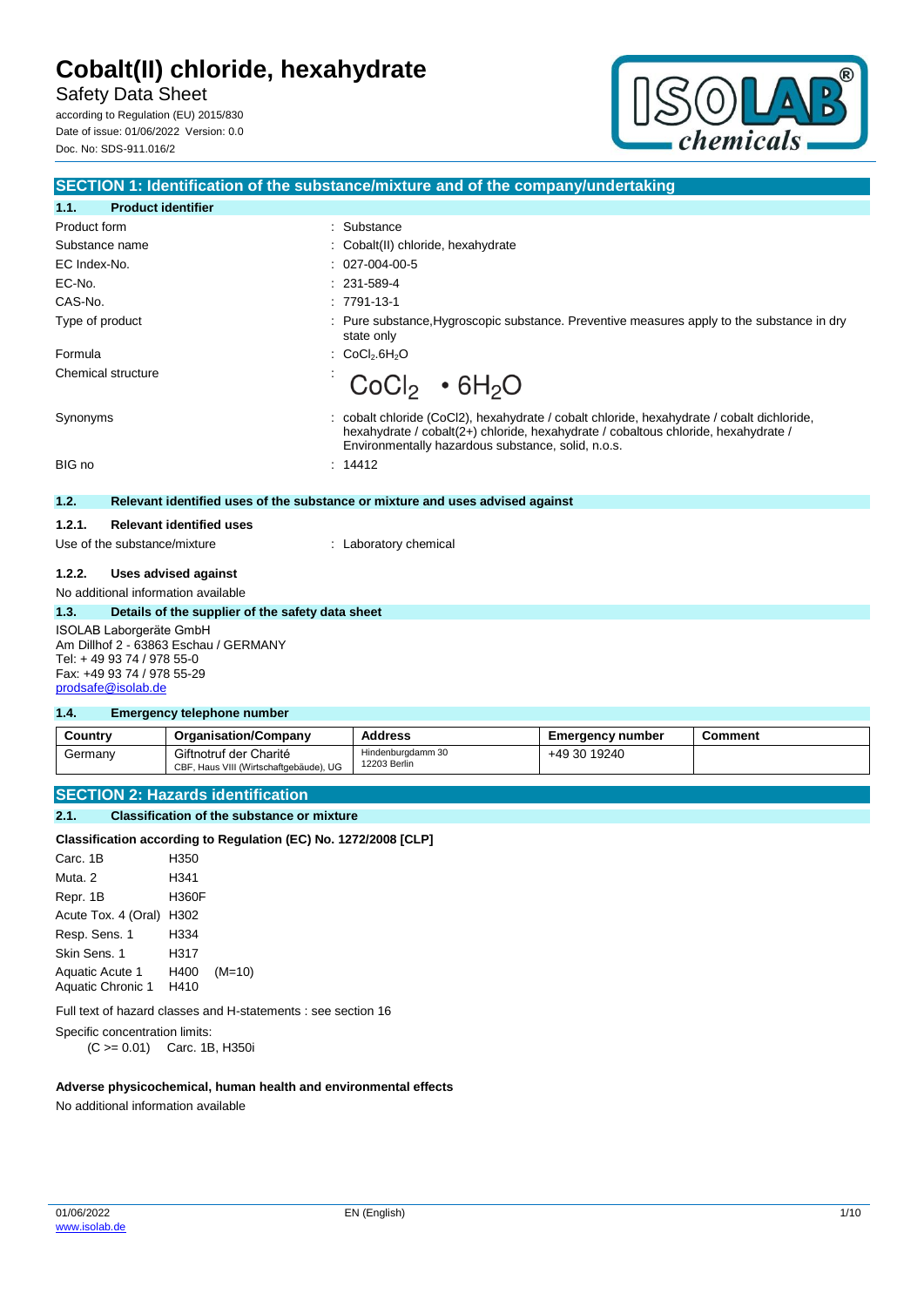# Safety Data Sheet

according to Regulation (EU) 2015/830 Date of issue: 01/06/2022 Version: 0.0 Doc. No: SDS-911.016/2

### **2.2. Label elements**



| Labelling according to Regulation (EC) No. 1272/2008 [CLP] |                                                                                                                                                                                                                                                                                                                                                                                                |  |
|------------------------------------------------------------|------------------------------------------------------------------------------------------------------------------------------------------------------------------------------------------------------------------------------------------------------------------------------------------------------------------------------------------------------------------------------------------------|--|
| Hazard pictograms (CLP)                                    |                                                                                                                                                                                                                                                                                                                                                                                                |  |
|                                                            | GHS08<br>GHS07<br>GHS09                                                                                                                                                                                                                                                                                                                                                                        |  |
| Signal word (CLP)                                          | : Danger                                                                                                                                                                                                                                                                                                                                                                                       |  |
| Hazard statements (CLP)                                    | : H350i - May cause cancer by inhalation<br>H341 - Suspected of causing genetic defects<br>H360F - May damage fertility<br>H302 - Harmful if swallowed<br>H334 - May cause allergy or asthma symptoms or breathing difficulties if inhaled<br>H317 - May cause an allergic skin reaction<br>H410 - Very toxic to aquatic life with long lasting effects                                        |  |
| Precautionary statements (CLP)                             | : P201 - Obtain special instructions before use<br>P273 - Avoid release to the environment.<br>P280 - Wear protective gloves.<br>P302+352 - IF ON SKIN: Wash with plenty of soap and water.<br>P304+340 - IF INHALED: Remove victim to fresh air and keep at rest in a position comfortable<br>for breathing.<br>P342+311 - If experiencing respiratory symptoms: Call a POISON CENTER/doctor. |  |

### **2.3. Other hazards**

This substance/mixture does not meet the PBT criteria of REACH regulation, annex XIII

This substance/mixture does not meet the vPvB criteria of REACH regulation, annex XIII

### **SECTION 3: Composition/information on ingredients 3.1. Substances Name Product identifier Product identifier 1** %

| Cobalt(II) chloride, hexahydrate<br>substance listed as REACH Candidate (Cobalt dichloride) | (CAS-No.) 7791-13-1<br>(EC-No.) 231-589-4 | 100 |
|---------------------------------------------------------------------------------------------|-------------------------------------------|-----|
|                                                                                             | (EC Index-No.) 027-004-00-5               |     |

Full text of H-statements: see section 16

```
3.2. Mixtures
```
Not applicable

### **SECTION 4: First aid measures**

| 4.1. | Description of first aid measures                           |                                                                                                                                                                                                                                                                                                                                                                                                                                                                                                                                                                              |
|------|-------------------------------------------------------------|------------------------------------------------------------------------------------------------------------------------------------------------------------------------------------------------------------------------------------------------------------------------------------------------------------------------------------------------------------------------------------------------------------------------------------------------------------------------------------------------------------------------------------------------------------------------------|
|      | First-aid measures general                                  | : Check the vital functions. Unconscious: maintain adequate airway and respiration. Respiratory<br>arrest: artificial respiration or oxygen. Cardiac arrest: perform resuscitation. Victim conscious<br>with laboured breathing: half-seated. Victim in shock: on his back with legs slightly raised.<br>Vomiting: prevent asphyxia/aspiration pneumonia. Prevent cooling by covering the victim (no<br>warming up). Keep watching the victim. Give psychological aid. Keep the victim calm, avoid<br>physical strain. Depending on the victim's condition: doctor/hospital. |
|      | First-aid measures after inhalation                         | : Remove the victim into fresh air.                                                                                                                                                                                                                                                                                                                                                                                                                                                                                                                                          |
|      | First-aid measures after skin contact                       | : Wash immediately with lots of water. Soap may be used. Do not apply (chemical) neutralizing<br>agents. Take victim to a doctor if irritation persists.                                                                                                                                                                                                                                                                                                                                                                                                                     |
|      | First-aid measures after eye contact                        | : Rinse with water. Do not apply neutralizing agents. Take victim to an ophthalmologist if irritation<br>persists.                                                                                                                                                                                                                                                                                                                                                                                                                                                           |
|      | First-aid measures after ingestion                          | : Rinse mouth with water. Immediately after ingestion: give lots of water to drink. Call Poison<br>Information Centre (www.big.be/antigif.htm). Consult a doctor/medical service if you feel unwell.<br>Ingestion of large quantities: immediately to hospital.                                                                                                                                                                                                                                                                                                              |
| 4.2. | Most important symptoms and effects, both acute and delayed |                                                                                                                                                                                                                                                                                                                                                                                                                                                                                                                                                                              |
|      | Symptoms/effects after inhalation                           | : Slight irritation. AFTER INHALATION OF DUST: Coughing. Respiratory difficulties.                                                                                                                                                                                                                                                                                                                                                                                                                                                                                           |
|      | Symptoms/effects after skin contact                         | : Slight irritation.                                                                                                                                                                                                                                                                                                                                                                                                                                                                                                                                                         |
|      | Symptoms/effects after eye contact                          | : Slight irritation.                                                                                                                                                                                                                                                                                                                                                                                                                                                                                                                                                         |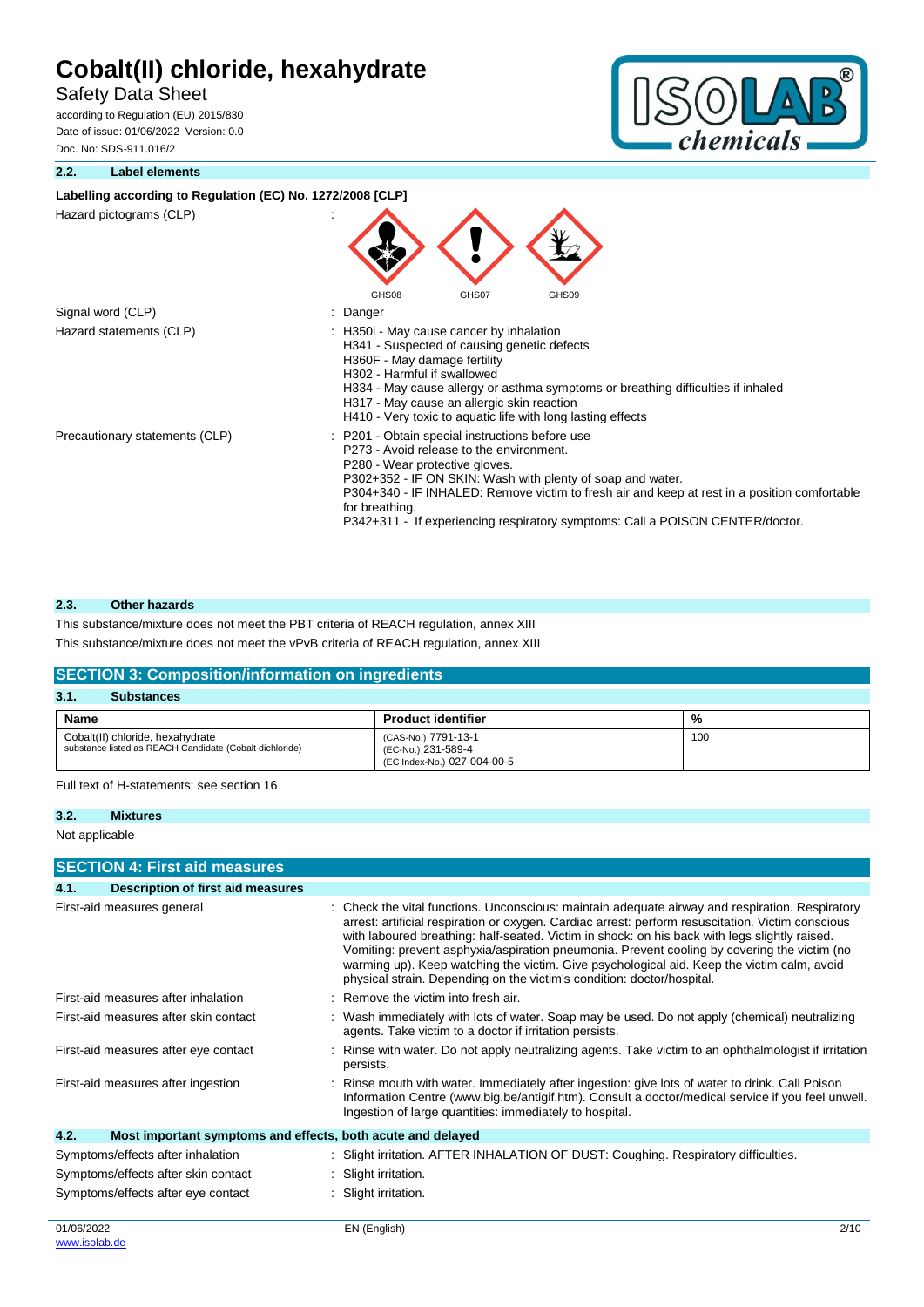# Safety Data Sheet

according to Regulation (EU) 2015/830 Date of issue: 01/06/2022 Version: 0.0 Doc. No: SDS-911.016/2



|             | Symptoms/effects after ingestion                      | : Nausea. Dilation of the blood vessels. Red skin. Low arterial pressure. AFTER ABSORPTION<br>OF HIGH QUANTITIES: Blue/grey discolouration of the skin. Uncontrollable bleeding tendency.<br>Disturbances of consciousness. |
|-------------|-------------------------------------------------------|-----------------------------------------------------------------------------------------------------------------------------------------------------------------------------------------------------------------------------|
|             | Chronic symptoms                                      | ON CONTINUOUS/REPEATED EXPOSURE/CONTACT: Skin rash/inflammation. Respiratory<br>difficulties. Cardiac and blood circulation effects. Ringing in the ears. Auditory disturbances.<br>Thyroid enlargement/affection.          |
| 4.3.        |                                                       | Indication of any immediate medical attention and special treatment needed                                                                                                                                                  |
|             | No additional information available                   |                                                                                                                                                                                                                             |
|             | <b>SECTION 5: Fire-fighting measures</b>              |                                                                                                                                                                                                                             |
| 5.1.        | <b>Extinguishing media</b>                            |                                                                                                                                                                                                                             |
|             | Suitable extinguishing media                          | : Adapt extinguishing media to the environment.                                                                                                                                                                             |
|             | Unsuitable extinguishing media                        | : No unsuitable extinguishing media known.                                                                                                                                                                                  |
| 5.2.        | Special hazards arising from the substance or mixture |                                                                                                                                                                                                                             |
| Fire hazard |                                                       | : DIRECT FIRE HAZARD. Non combustible.                                                                                                                                                                                      |
|             | <b>Explosion hazard</b>                               | DIRECT EXPLOSION HAZARD. No data available on direct explosion hazard. INDIRECT<br>EXPLOSION HAZARD. No data available on indirect explosion hazard.                                                                        |
| 5.3.        | <b>Advice for firefighters</b>                        |                                                                                                                                                                                                                             |
|             | Precautionary measures fire                           | Exposure to fire/heat: keep upwind. Exposure to fire/heat: consider evacuation. Exposure to<br>fire/heat: have neighbourhood close doors and windows.                                                                       |
|             | Firefighting instructions                             | Dilute toxic gases with water spray. Take account of toxic fire-fighting water. Use water<br>moderately and if possible collect or contain it.                                                                              |
|             | Protection during firefighting                        | : Heat/fire exposure: compressed air/oxygen apparatus.                                                                                                                                                                      |
|             | <b>SECTION 6: Accidental release measures</b>         |                                                                                                                                                                                                                             |
| 6.1.        |                                                       | Personal precautions, protective equipment and emergency procedures                                                                                                                                                         |
| 6.1.1.      | For non-emergency personnel                           |                                                                                                                                                                                                                             |
|             | Protective equipment                                  | Gloves. Protective clothing. Dust cloud production: compressed air/oxygen apparatus. See<br>"Material-Handling" to select protective clothing.                                                                              |
|             | <b>Emergency procedures</b>                           | Mark the danger area. Prevent dust cloud formation. No naked flames. Wash contaminated<br>clothes.                                                                                                                          |

### Measures in case of dust release : In case of dust production: keep upwind. Dust production: have neighbourhood close doors and windows.

### **6.1.2. For emergency responders**

| No additional information available |                                                                |  |                                                                                                                                                                                                                                                                                                                                                                |
|-------------------------------------|----------------------------------------------------------------|--|----------------------------------------------------------------------------------------------------------------------------------------------------------------------------------------------------------------------------------------------------------------------------------------------------------------------------------------------------------------|
| 6.2.                                | <b>Environmental precautions</b>                               |  |                                                                                                                                                                                                                                                                                                                                                                |
|                                     | Prevent soil and water pollution. Prevent spreading in sewers. |  |                                                                                                                                                                                                                                                                                                                                                                |
| 6.3.                                | Methods and material for containment and cleaning up           |  |                                                                                                                                                                                                                                                                                                                                                                |
| For containment                     |                                                                |  | : Contain released substance, pump into suitable containers. Consult "Material-handling" to<br>select material of containers. Plug the leak, cut off the supply. Dam up the solid spill. Knock<br>down/dilute dust cloud with water spray.                                                                                                                     |
|                                     | Methods for cleaning up                                        |  | : Stop dust cloud by covering with sand/earth. Scoop solid spill into closing containers. See<br>"Material-handling" for suitable container materials. Carefully collect the spill/leftovers. Clean<br>contaminated surfaces with an excess of water. Take collected spill to manufacturer/competent<br>authority. Wash clothing and equipment after handling. |
| 6.4.                                | <b>Reference to other sections</b>                             |  |                                                                                                                                                                                                                                                                                                                                                                |
|                                     | No additional information available                            |  |                                                                                                                                                                                                                                                                                                                                                                |

| <b>SECTION 7: Handling and storage</b>                               |                                                                                                                                                                                                                                                                                                                                                                                                                                                                                                         |
|----------------------------------------------------------------------|---------------------------------------------------------------------------------------------------------------------------------------------------------------------------------------------------------------------------------------------------------------------------------------------------------------------------------------------------------------------------------------------------------------------------------------------------------------------------------------------------------|
| <b>Precautions for safe handling</b><br>7.1.                         |                                                                                                                                                                                                                                                                                                                                                                                                                                                                                                         |
| Precautions for safe handling                                        | : Comply with the legal requirements. Remove contaminated clothing immediately. Clean<br>contaminated clothing. Thoroughly clean/dry the installation before use. Do not discharge the<br>waste into the drain. Avoid raising dust. Keep away from naked flames/heat. Observe very strict<br>hygiene - avoid contact. Keep container tightly closed. Measure the concentration in the air<br>regularly. Carry operations in the open/under local exhaust/ventilation or with respiratory<br>protection. |
| Conditions for safe storage, including any incompatibilities<br>7.2. |                                                                                                                                                                                                                                                                                                                                                                                                                                                                                                         |
| Heat and ignition sources                                            | : KEEP SUBSTANCE AWAY FROM: heat sources.                                                                                                                                                                                                                                                                                                                                                                                                                                                               |
| Information on mixed storage                                         | : KEEP SUBSTANCE AWAY FROM: oxidizing agents. water/moisture.                                                                                                                                                                                                                                                                                                                                                                                                                                           |
| 01/06/2022<br>www.isolab.de                                          | 3/10<br>EN (English)                                                                                                                                                                                                                                                                                                                                                                                                                                                                                    |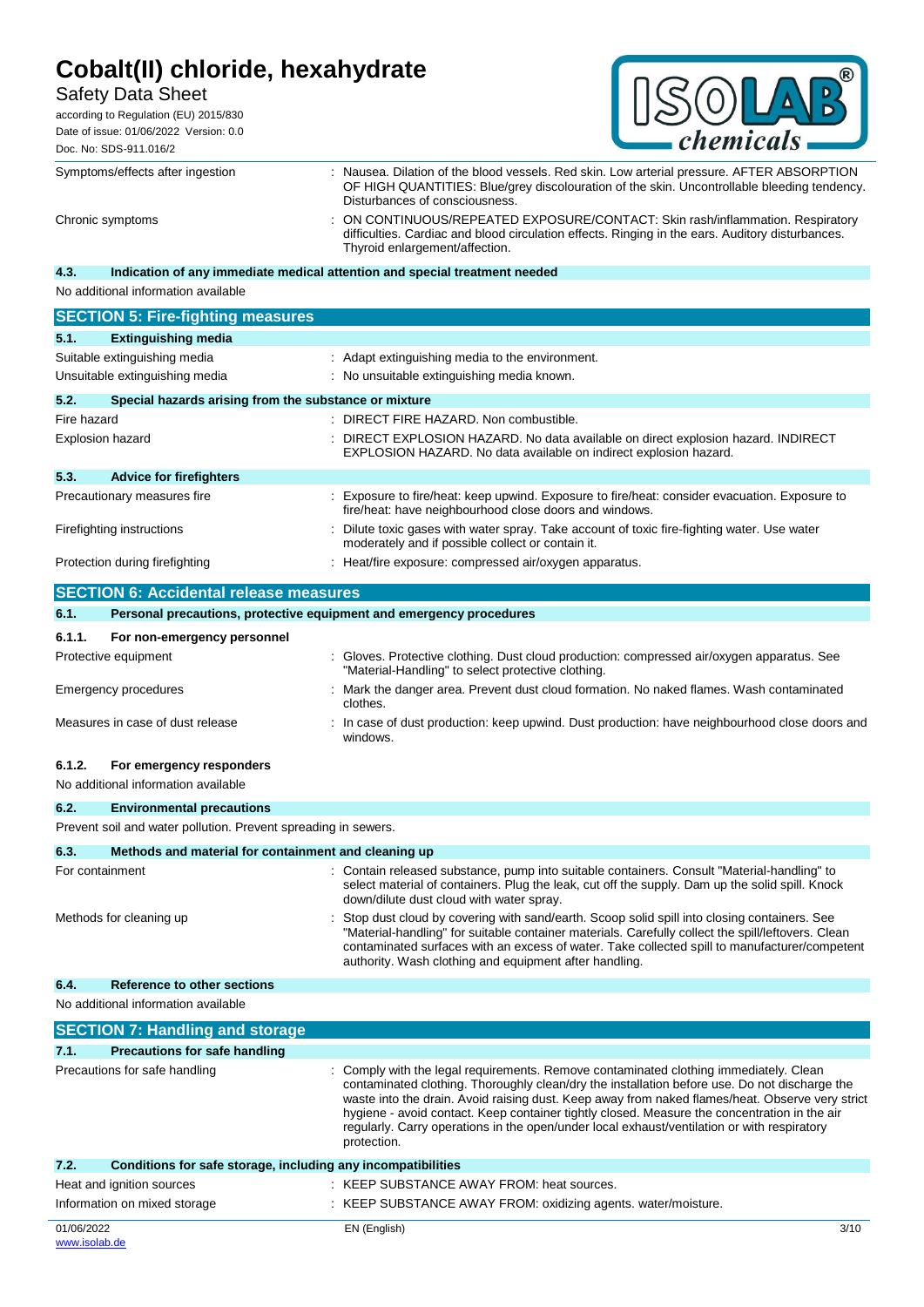## Safety Data Sheet

according to Regulation (EU) 2015/830 Date of issue: 01/06/2022 Version: 0.0 Doc. No: SDS-911.016/2



Storage area : Store in a dry area. Store at ambient temperature. Keep container in a well-ventilated place.

Unauthorized persons are not admitted. Meet the legal requirements. Special rules on packaging : SPECIAL REQUIREMENTS: closing. watertight. dry. correctly labelled. meet the legal requirements. Secure fragile packagings in solid containers. Packaging materials **in the case of the COVITABLE MATERIAL:** cardboard. synthetic material. glass.

**7.3. Specific end use(s)**

No additional information available

### **SECTION 8: Exposure controls/personal protection**

| 8.1.<br><b>Control parameters</b>            |                                                            |                                                                                                                                                                                                                                                                                                                                                                                                                                                                                                                                                                                                                                                                                                                                                                               |
|----------------------------------------------|------------------------------------------------------------|-------------------------------------------------------------------------------------------------------------------------------------------------------------------------------------------------------------------------------------------------------------------------------------------------------------------------------------------------------------------------------------------------------------------------------------------------------------------------------------------------------------------------------------------------------------------------------------------------------------------------------------------------------------------------------------------------------------------------------------------------------------------------------|
| Cobalt(II) chloride, hexahydrate (7791-13-1) |                                                            |                                                                                                                                                                                                                                                                                                                                                                                                                                                                                                                                                                                                                                                                                                                                                                               |
| Austria                                      | Local name                                                 | Cobalt(II)-chlorid                                                                                                                                                                                                                                                                                                                                                                                                                                                                                                                                                                                                                                                                                                                                                            |
| Austria                                      | Remark (AT)                                                | H,Sah                                                                                                                                                                                                                                                                                                                                                                                                                                                                                                                                                                                                                                                                                                                                                                         |
| Croatia                                      | Local name                                                 | Kobaltov diklorid (kao Co)                                                                                                                                                                                                                                                                                                                                                                                                                                                                                                                                                                                                                                                                                                                                                    |
| Croatia                                      | GVI (granična vrijednost izloženosti) (mg/m <sup>3</sup> ) | $0.1$ mg/m <sup>3</sup>                                                                                                                                                                                                                                                                                                                                                                                                                                                                                                                                                                                                                                                                                                                                                       |
| Croatia                                      | Naznake (HR)                                               | T (otrovno); N (opasno za okoliš); Karc. kat. 2 (tvari<br>koje su vjerojatno karcinogene za ljude); Muta. kat. 3<br>(tvari koje izazivaju zabrinutost zbog mogućeg<br>mutagenog djelovanja na ljude); Repr. kat. 2 (tvari koje<br>vjerojatno smanjuju plodnost kod ljudi i/ili - tvari koje<br>vjerojatno uzrokuju razvojnu otrovnost kod ljudi)                                                                                                                                                                                                                                                                                                                                                                                                                              |
| Finland                                      | Local name                                                 | Koboltti-(II)-kloridi                                                                                                                                                                                                                                                                                                                                                                                                                                                                                                                                                                                                                                                                                                                                                         |
| Finland                                      | HTP-arvo $(8h)$ (mg/m <sup>3</sup> )                       | $0.02$ mg/m <sup>3</sup>                                                                                                                                                                                                                                                                                                                                                                                                                                                                                                                                                                                                                                                                                                                                                      |
| Finland                                      | Huomautus (FI)                                             | Co                                                                                                                                                                                                                                                                                                                                                                                                                                                                                                                                                                                                                                                                                                                                                                            |
| Spain                                        | Local name                                                 | Dicloruro de cobalto                                                                                                                                                                                                                                                                                                                                                                                                                                                                                                                                                                                                                                                                                                                                                          |
| Spain                                        | $VLA-ED$ (mg/m <sup>3</sup> )                              | 0.02 mg/m <sup>3</sup> como Co                                                                                                                                                                                                                                                                                                                                                                                                                                                                                                                                                                                                                                                                                                                                                |
| Spain                                        | <b>Notes</b>                                               | Sen (Sensibilizante. Véase Apartado 6), r (Esta<br>sustancia tiene establecidas restricciones a la<br>fabricación, la comercialización o el uso en los<br>términos especificados en el "Reglamento (CE) nº<br>1907/2006 sobre Registro, Evaluación, Autorización y<br>Restricción de sustancias y preparados químicos"<br>(REACH) de 18 de diciembre de 2006 (DOUE L 369<br>de 30 de diciembre de 2006). Las restricciones de una<br>sustancia pueden aplicarse a todos los usos o sólo a<br>usos concretos. El anexo XVII del Reglamento<br>REACH contiene la lista de todas las sustancias<br>restringidas y especifica los usos que se han<br>restringido), TR1B (Cuando las pruebas utilizadas<br>para la clasificación procedan principalmente de datos<br>en animales). |
| Sweden                                       | Local name                                                 | Koboltdiklorid                                                                                                                                                                                                                                                                                                                                                                                                                                                                                                                                                                                                                                                                                                                                                                |
| Sweden                                       | nivågränsvärde (NVG) (mg/m <sup>3</sup> )                  | $0.02 \text{ mg/m}^3$                                                                                                                                                                                                                                                                                                                                                                                                                                                                                                                                                                                                                                                                                                                                                         |
| Sweden                                       | Anmärkning (SE)                                            | C (Ämnet är cancerframkallande Risk för cancer finns<br>även vid annan exponering än via inandning. För vissa<br>cancerframkallande ämnen som inte har gränsvärden<br>gäller förbud eller tillståndskrav enligt föreskrifterna om<br>kemiska arbetsmiljörisker); H (Ämnet kan lätt upptas<br>genom huden Det föreskrivna gränsvärdet bedöms ge<br>tillräckligt skydd endast under förutsättning att huden<br>är skyddad mot exponering för ämnet ifråga); R<br>(Ämnet är reproduktionsstörande Med<br>reproduktionsstörande ämnen avses ämnen som kan<br>medföra skadliga effekter på fortplantningsförmågan<br>eller avkommans utveckling. Se även föreskrifterna om<br>kemiska arbetsmiljörisker och om gravida och<br>ammande arbetstagare)                                |
| United Kingdom                               | WEL TWA (mg/m <sup>3</sup> )                               | 0.1 mg/m <sup>3</sup> Cobalt compounds (as Co); United<br>Kingdom; Time-weighted average exposure limit 8 h;<br>Workplace exposure limit (EH40/2005)                                                                                                                                                                                                                                                                                                                                                                                                                                                                                                                                                                                                                          |
| USA - ACGIH                                  | ACGIH TWA (mg/m <sup>3</sup> )                             | 0.02 mg/m <sup>3</sup> (Cobalt, inorganic compounds, as Co;<br>USA; Time-weighted average exposure limit 8 h; TLV -<br>Adopted Value)                                                                                                                                                                                                                                                                                                                                                                                                                                                                                                                                                                                                                                         |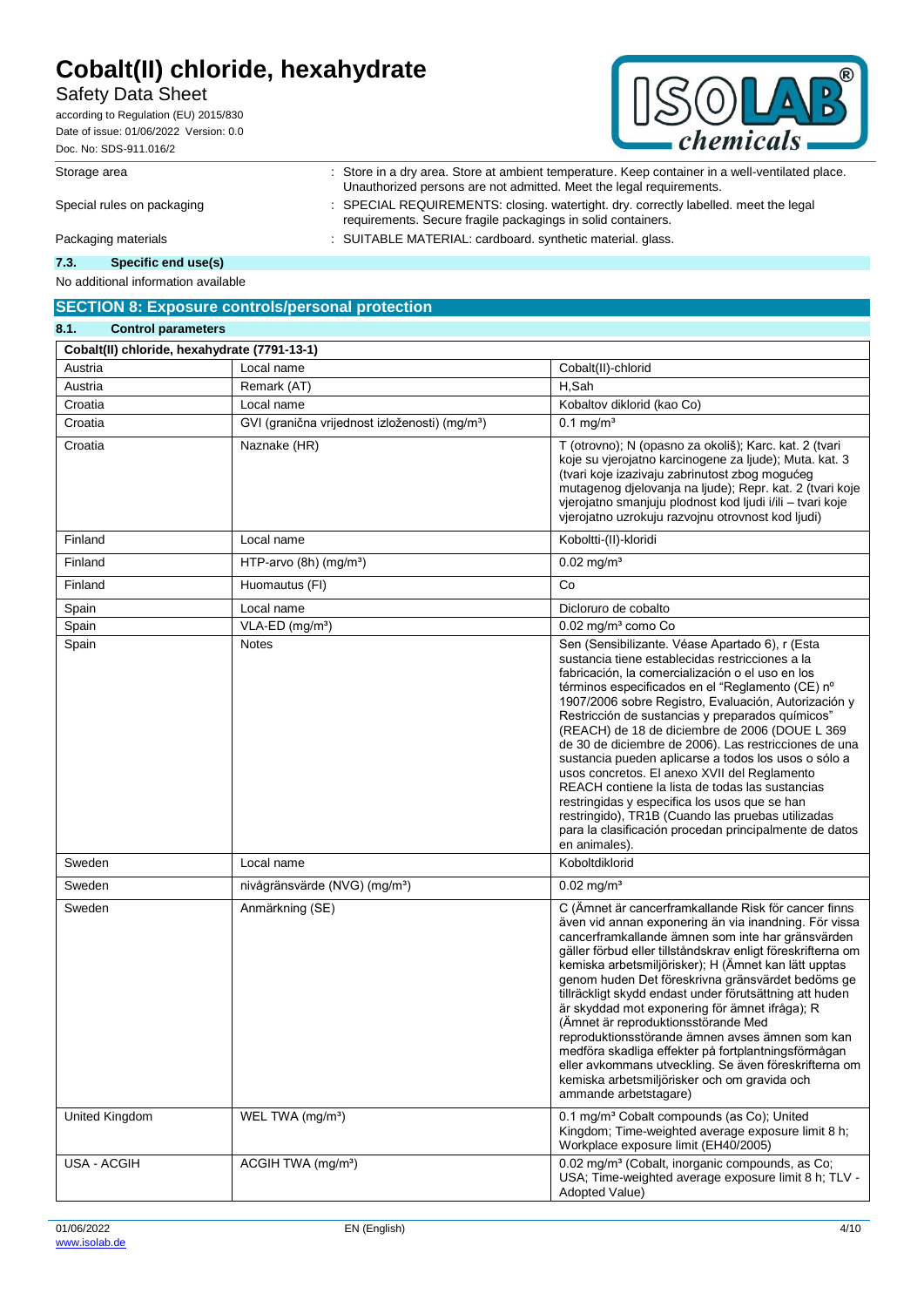# Safety Data Sheet

according to Regulation (EU) 2015/830 Date of issue: 01/06/2022 Version: 0.0 Doc. No: SDS-911.016/2

#### **8.2. Exposure controls**

# **Materials for protective clothing:**

GIVE GOOD RESISTANCE: butyl rubber. PVC

#### **Hand protection:**

Gloves

### **Eye protection:**

Face shield. In case of dust production: protective goggles

#### **Skin and body protection:**

Protective clothing. In case of dust production: head/neck protection. In case of dust production: dustproof clothing

#### **Respiratory protection:**

Dust production: dust mask with filter type P3. High dust production: self-contained breathing apparatus

| <b>SECTION 9: Physical and chemical properties</b>            |                                                                                                                                                                                   |  |
|---------------------------------------------------------------|-----------------------------------------------------------------------------------------------------------------------------------------------------------------------------------|--|
| Information on basic physical and chemical properties<br>9.1. |                                                                                                                                                                                   |  |
| Physical state                                                | : Solid                                                                                                                                                                           |  |
| Appearance                                                    | Crystalline solid. Crystalline powder.                                                                                                                                            |  |
| Molecular mass                                                | : 237.90 g/mol                                                                                                                                                                    |  |
| Colour                                                        | : Rose to red.                                                                                                                                                                    |  |
| Odour                                                         | Mild odour. Irritating/pungent odour.                                                                                                                                             |  |
| Odour threshold                                               | No data available                                                                                                                                                                 |  |
| рH                                                            | 4.9 (50 g/l, H <sub>2</sub> O, 25 °C)                                                                                                                                             |  |
| pH solution                                                   | :5%                                                                                                                                                                               |  |
| Relative evaporation rate (butylacetate=1)                    | : No data available                                                                                                                                                               |  |
| Melting point                                                 | : $86^{\circ}$ C                                                                                                                                                                  |  |
| Freezing point                                                | : No data available                                                                                                                                                               |  |
| Boiling point                                                 | Not applicable                                                                                                                                                                    |  |
| Flash point                                                   | : Not applicable                                                                                                                                                                  |  |
| Auto-ignition temperature                                     | No data available                                                                                                                                                                 |  |
| Decomposition temperature                                     | $>110$ °C                                                                                                                                                                         |  |
| Flammability (solid, gas)                                     | : No data available                                                                                                                                                               |  |
| Vapour pressure                                               | : No data available                                                                                                                                                               |  |
| Relative vapour density at 20 °C                              | No data available                                                                                                                                                                 |  |
| Relative density                                              | : 1.9                                                                                                                                                                             |  |
| Density                                                       | : 1.92 g/cm <sup>3</sup> (25 °C)                                                                                                                                                  |  |
| Solubility                                                    | Soluble in water. Soluble in ethanol. Soluble in acetone. Soluble in methanol. Soluble in acetic<br>acid. Soluble in glycerol.<br>Water: 76 g/100ml (0 °C)<br>Ether: 0.29 g/100ml |  |
| Log Pow                                                       | No data available                                                                                                                                                                 |  |
| Viscosity, kinematic                                          | No data available                                                                                                                                                                 |  |
| Viscosity, dynamic                                            | : No data available                                                                                                                                                               |  |
| <b>Explosive properties</b>                                   | : No data available                                                                                                                                                               |  |
| Oxidising properties                                          | No data available                                                                                                                                                                 |  |
| <b>Explosive limits</b>                                       | : No data available                                                                                                                                                               |  |
| <b>Other information</b><br>9.2.                              |                                                                                                                                                                                   |  |
| VOC content                                                   | $: 0\%$                                                                                                                                                                           |  |
| Other properties                                              | : Hygroscopic. Substance has acid reaction.                                                                                                                                       |  |

# **SECTION 10: Stability and reactivity**

### **10.1. Reactivity**

On burning: release of toxic and corrosive gases/vapours (hydrogen chloride, cobalt oxides, chlorine).

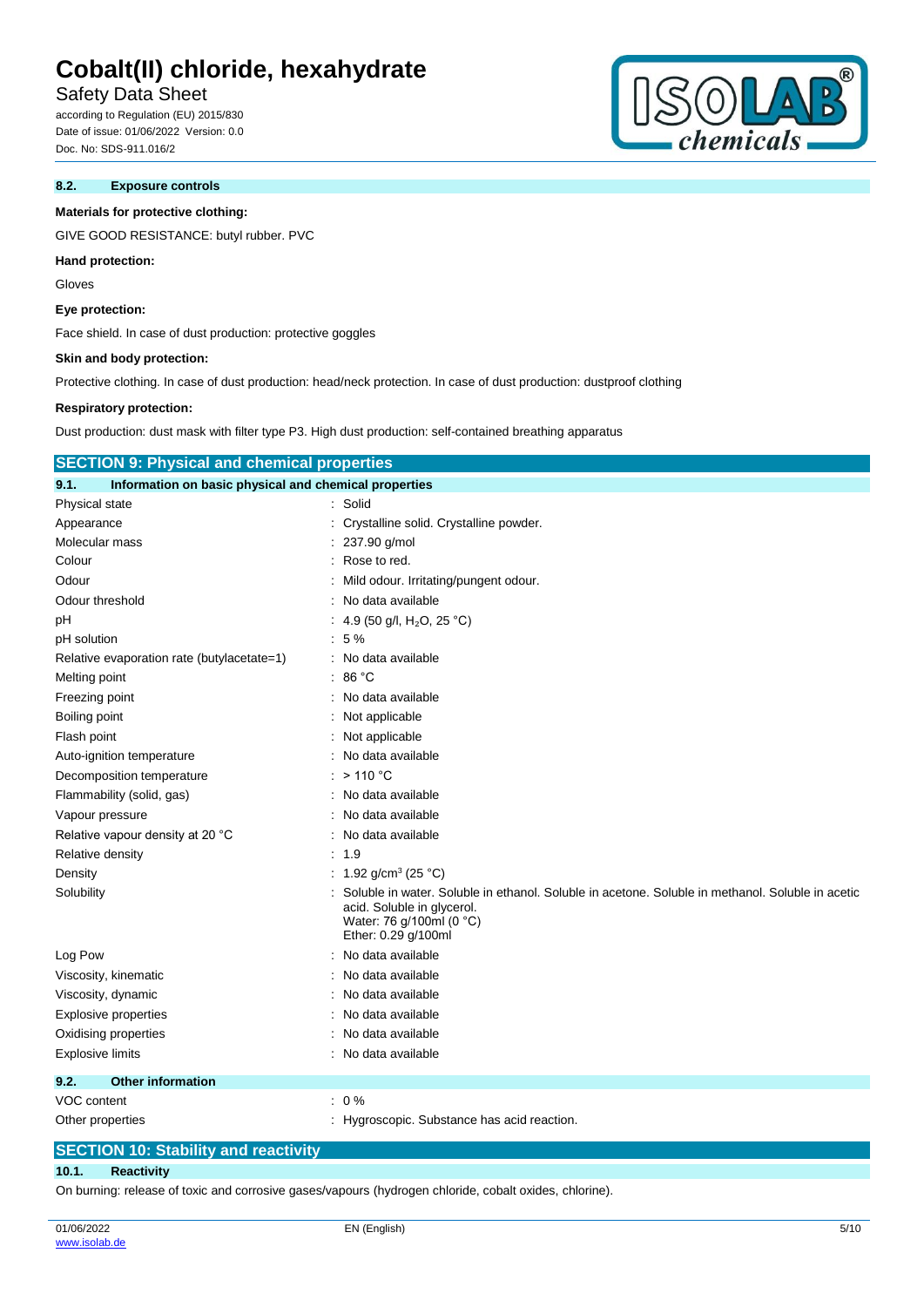# Safety Data Sheet

according to Regulation (EU) 2015/830 Date of issue: 01/06/2022 Version: 0.0 Doc. No: SDS-911.016/2



| 10.2.        | <b>Chemical stability</b>                    |
|--------------|----------------------------------------------|
| Hygroscopic. |                                              |
| 10.3.        | Possibility of hazardous reactions           |
|              | No additional information available          |
| 10.4.        | <b>Conditions to avoid</b>                   |
|              | No additional information available          |
| 10.5.        | Incompatible materials                       |
|              | No additional information available          |
| 10.6.        | <b>Hazardous decomposition products</b>      |
|              | No additional information available          |
|              | <b>SECTION 11: Toxicological information</b> |

| Information on toxicological effects<br>11.1. |                                                                                                                    |
|-----------------------------------------------|--------------------------------------------------------------------------------------------------------------------|
| Acute toxicity                                | : Oral: Harmful if swallowed.                                                                                      |
| Cobalt(II) chloride, hexahydrate (7791-13-1)  |                                                                                                                    |
| LD50 oral rat                                 | 766 mg/kg (Rat)                                                                                                    |
| LD50 dermal rat                               | > 2000 mg/kg (Rat)                                                                                                 |
| Skin corrosion/irritation                     | Not classified<br>t.                                                                                               |
|                                               | pH: 3 - 5.5 (5.0 %)                                                                                                |
| Serious eye damage/irritation                 | : Not classified                                                                                                   |
|                                               | pH: 3 - 5.5 (5.0 %)                                                                                                |
| Respiratory or skin sensitisation             | May cause allergy or asthma symptoms or breathing difficulties if inhaled. May cause an<br>allergic skin reaction. |
| Germ cell mutagenicity                        | Suspected of causing genetic defects.                                                                              |
| Carcinogenicity                               | May cause cancer.                                                                                                  |
| Reproductive toxicity                         | : May damage fertility.                                                                                            |
| STOT-single exposure                          | : Not classified                                                                                                   |
| STOT-repeated exposure                        | Not classified                                                                                                     |
| Aspiration hazard                             | Not classified<br>÷                                                                                                |
| IARC group                                    | : 2B                                                                                                               |

| <b>SECTION 12: Ecological information</b>    |                                                                                                                                                                                                                                                 |
|----------------------------------------------|-------------------------------------------------------------------------------------------------------------------------------------------------------------------------------------------------------------------------------------------------|
| <b>Toxicity</b><br>12.1.                     |                                                                                                                                                                                                                                                 |
| Ecology - general                            | : Dangerous for the environment.                                                                                                                                                                                                                |
| Ecology - air                                | : Not classified as dangerous for the ozone layer (Regulation (EC) No 1005/2009). TA-Luft<br>Klasse 5.2.7.1.1/l.                                                                                                                                |
| Ecology - water                              | Water pollutant (surface water). Maximum concentration in drinking water: 250 mg/l (chloride)<br>(Directive 98/83/EC). Harmful to fishes. Toxic to invertebrates (Daphnia). Highly toxic to algae.<br>pH shift. Inhibition of activated sludge. |
| Cobalt(II) chloride, hexahydrate (7791-13-1) |                                                                                                                                                                                                                                                 |
| .                                            | $\sim$ $\sim$<br>$\lambda$ $\lambda$ $\lambda$ $\lambda$ $\lambda$ $\lambda$ $\lambda$                                                                                                                                                          |

| ∟C50 fish 1             | 22 - 48 ppm (LC50; 96 h)      |
|-------------------------|-------------------------------|
| EC50 Daphnia 1          | $1.1 - 3.2$ mg/l (EC50; 48 h) |
| Threshold limit algae 1 | 0.05 mg/l (EC50; 72 h)        |

| 12.2.<br>Persistence and degradability       |                                                                             |
|----------------------------------------------|-----------------------------------------------------------------------------|
| Cobalt(II) chloride, hexahydrate (7791-13-1) |                                                                             |
| Persistence and degradability                | Biodegradability: not applicable. Biodegradability in soil: not applicable. |
| Biochemical oxygen demand (BOD)              | Not applicable                                                              |
| Chemical oxygen demand (COD)                 | Not applicable                                                              |
| <b>ThOD</b>                                  | Not applicable                                                              |

# **12.3. Bioaccumulative potential**

No additional information available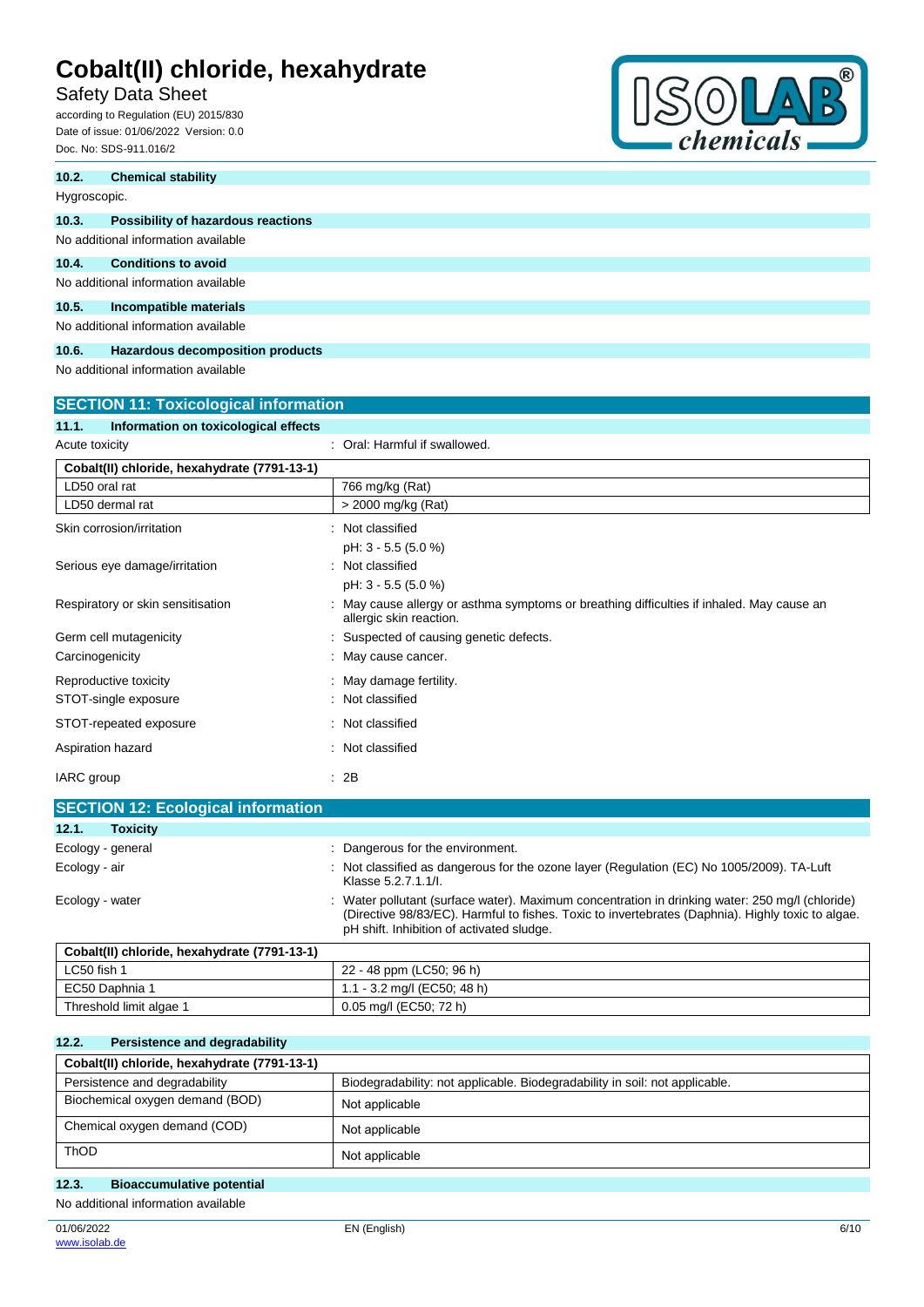# Safety Data Sheet

according to Regulation (EU) 2015/830 Date of issue: 01/06/2022 Version: 0.0 Doc. No: SDS-911.016/2



# **12.4. Mobility in soil Cobalt(II) chloride, hexahydrate (7791-13-1)** Ecology - soil Toxic to flora. **12.5. Results of PBT and vPvB assessment Cobalt(II) chloride, hexahydrate (7791-13-1)** This substance/mixture does not meet the PBT criteria of REACH regulation, annex XIII This substance/mixture does not meet the vPvB criteria of REACH regulation, annex XIII

### **12.6. Other adverse effects**

No additional information available

| <b>SECTION 13: Disposal considerations</b> |                                                                                                                                                                                                                                                                                                                                                                                                                                                                                                                                                                                                                    |  |  |
|--------------------------------------------|--------------------------------------------------------------------------------------------------------------------------------------------------------------------------------------------------------------------------------------------------------------------------------------------------------------------------------------------------------------------------------------------------------------------------------------------------------------------------------------------------------------------------------------------------------------------------------------------------------------------|--|--|
| <b>Waste treatment methods</b><br>13.1.    |                                                                                                                                                                                                                                                                                                                                                                                                                                                                                                                                                                                                                    |  |  |
| Product/Packaging disposal recommendations | Remove waste in accordance with local and/or national regulations. Hazardous waste shall not<br>be mixed together with other waste. Different types of hazardous waste shall not be mixed<br>together if this may entail a risk of pollution or create problems for the further management of<br>the waste. Hazardous waste shall be managed responsibly. All entities that store, transport or<br>handle hazardous waste shall take the necessary measures to prevent risks of pollution or<br>damage to people or animals. Recycle/reuse. Precipitate/make insoluble. Remove to an<br>authorized dump (Class I). |  |  |
| Additional information                     | : LWCA (the Netherlands): KGA category 05. Hazardous waste according to Directive<br>2008/98/EC.                                                                                                                                                                                                                                                                                                                                                                                                                                                                                                                   |  |  |

### **SECTION 14: Transport information**

In accordance with ADR / RID / IMDG / IATA / ADN

| <b>ADR</b>                                                                                                                                                                                                                           | <b>IMDG</b>                                                               | <b>IATA</b>                                                              | <b>ADN</b>                                                                                          | <b>RID</b>                                                                                          |
|--------------------------------------------------------------------------------------------------------------------------------------------------------------------------------------------------------------------------------------|---------------------------------------------------------------------------|--------------------------------------------------------------------------|-----------------------------------------------------------------------------------------------------|-----------------------------------------------------------------------------------------------------|
| 14.1.<br><b>UN number</b>                                                                                                                                                                                                            |                                                                           |                                                                          |                                                                                                     |                                                                                                     |
| 3077                                                                                                                                                                                                                                 | 3077                                                                      | 3077                                                                     | 3077                                                                                                | 3077                                                                                                |
| 14.2.<br>UN proper shipping name                                                                                                                                                                                                     |                                                                           |                                                                          |                                                                                                     |                                                                                                     |
| <b>ENVIRONMENTALLY</b><br><b>HAZARDOUS</b><br>SUBSTANCE, SOLID,<br>N.O.S.                                                                                                                                                            | <b>ENVIRONMENTALLY</b><br><b>HAZARDOUS</b><br>SUBSTANCE, SOLID,<br>N.O.S. | Environmentally<br>hazardous substance,<br>solid, n.o.s.                 | <b>ENVIRONMENTALLY</b><br><b>HAZARDOUS</b><br>SUBSTANCE, SOLID,<br>N.O.S.                           | <b>ENVIRONMENTALLY</b><br><b>HAZARDOUS</b><br>SUBSTANCE, SOLID,<br>N.O.S.                           |
| <b>Transport document description</b>                                                                                                                                                                                                |                                                                           |                                                                          |                                                                                                     |                                                                                                     |
| UN 3077<br><b>UN 3077</b><br><b>ENVIRONMENTALLY</b><br><b>ENVIRONMENTALLY</b><br><b>HAZARDOUS</b><br><b>HAZARDOUS</b><br>SUBSTANCE, SOLID,<br>SUBSTANCE, SOLID,<br>N.O.S., 9, III, MARINE<br>N.O.S., 9, III, (E)<br><b>POLLUTANT</b> |                                                                           | UN 3077 Environmentally<br>hazardous substance,<br>solid, n.o.s., 9, III | <b>UN 3077</b><br><b>ENVIRONMENTALLY</b><br><b>HAZARDOUS</b><br>SUBSTANCE, SOLID,<br>N.O.S., 9, III | <b>UN 3077</b><br><b>ENVIRONMENTALLY</b><br><b>HAZARDOUS</b><br>SUBSTANCE, SOLID,<br>N.O.S., 9, III |
| 14.3.<br><b>Transport hazard class(es)</b>                                                                                                                                                                                           |                                                                           |                                                                          |                                                                                                     |                                                                                                     |
| 9                                                                                                                                                                                                                                    | 9                                                                         | 9                                                                        | 9                                                                                                   | 9                                                                                                   |
|                                                                                                                                                                                                                                      | யப                                                                        |                                                                          |                                                                                                     |                                                                                                     |
| 14.4.<br>Packing group                                                                                                                                                                                                               |                                                                           |                                                                          |                                                                                                     |                                                                                                     |
| III                                                                                                                                                                                                                                  | $\mathbf{H}$                                                              | III                                                                      | Ш                                                                                                   | III                                                                                                 |
| <b>Environmental hazards</b><br>14.5.                                                                                                                                                                                                |                                                                           |                                                                          |                                                                                                     |                                                                                                     |
| Dangerous for the<br>environment: Yes                                                                                                                                                                                                | Dangerous for the<br>environment: Yes<br>Marine pollutant: Yes            | Dangerous for the<br>environment: Yes                                    | Dangerous for the<br>environment: Yes                                                               | Dangerous for the<br>environment: Yes                                                               |
| No supplementary information available                                                                                                                                                                                               |                                                                           |                                                                          |                                                                                                     |                                                                                                     |

### **14.6. Special precautions for user**

| - Overland transport      |                      |      |
|---------------------------|----------------------|------|
| Classification code (ADR) | $:$ M7               |      |
| Special provisions (ADR)  | : 274, 335, 601, 375 |      |
| Limited quantities (ADR)  | : 5kg                |      |
| Excepted quantities (ADR) | $\pm$ E1             |      |
| 01/06/2022                | EN (English)         | 7/10 |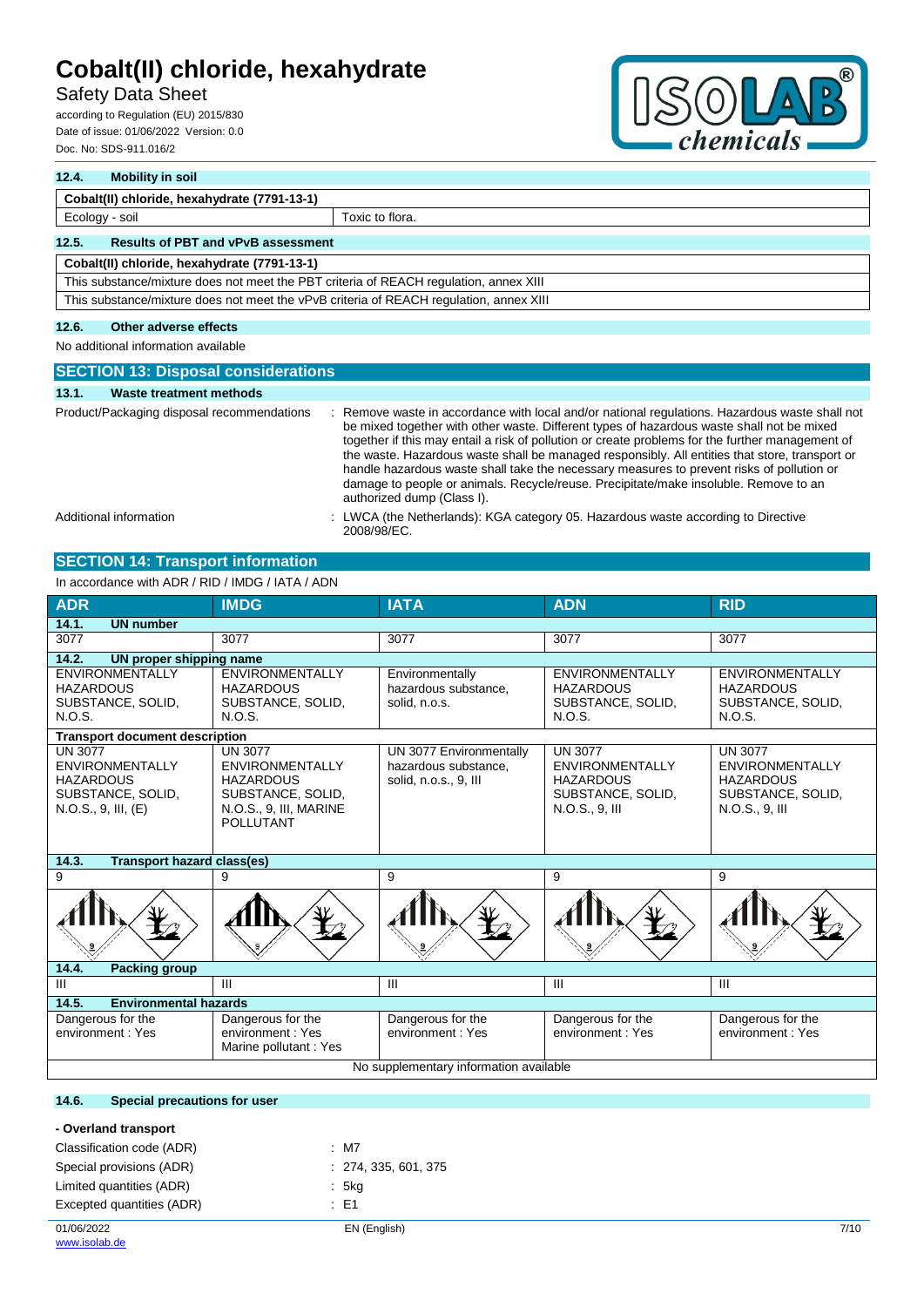# Safety Data Sheet

according to Regulation (EU) 2015/830 Date of issue: 01/06/2022 Version: 0.0 Doc. No: SDS -911.016/ 2



| Doc. No: SDS-911.016/2                                                     |                              |
|----------------------------------------------------------------------------|------------------------------|
| Packing instructions (ADR)                                                 | P002, IBC08, LP02, R001<br>÷ |
| Mixed packing provisions (ADR)                                             | MP10                         |
| Portable tank and bulk container instructions<br>(ADR)                     | T1, BK1, BK2<br>÷            |
| Portable tank and bulk container special<br>provisions (ADR)               | TP33                         |
| Tank code (ADR)                                                            | SGAV, LGBV                   |
| Vehicle for tank carriage                                                  | AT                           |
| Transport category (ADR)                                                   | 3                            |
| Special provisions for carriage - Packages<br>(ADR)                        | V13                          |
| Special provisions for carriage - Bulk (ADR)                               | : VC1, VC2                   |
| Special provisions for carriage - Loading,<br>unloading and handling (ADR) | CV <sub>13</sub><br>t.       |
| Hazard identification number (Kemler No.)                                  | t<br>90                      |
| Orange plates                                                              | İ<br>90                      |
|                                                                            | 3077                         |
| Tunnel restriction code (ADR)                                              | E<br>t                       |
| EAC code                                                                   | 2Z                           |
| - Transport by sea                                                         |                              |
| Transport regulations (IMDG)                                               | Subject<br>t.                |
| Special provisions (IMDG)                                                  | 274, 335, 966, 967, 969<br>÷ |
| Limited quantities (IMDG)                                                  | 5 kg<br>t                    |
| Excepted quantities (IMDG)                                                 | E1                           |
| Packing instructions (IMDG)                                                | P002, LP02                   |
| Special packing provisions (IMDG)                                          | <b>PP12</b>                  |
| IBC packing instructions (IMDG)                                            | IBC08                        |
| IBC special provisions (IMDG)                                              | B3                           |
| Tank instructions (IMDG)                                                   | T1, BK1, BK2, BK3            |
| Tank special provisions (IMDG)                                             | <b>TP33</b>                  |
| EmS-No. (Fire)                                                             | F-A                          |
| EmS-No. (Spillage)                                                         | S-F                          |
| Stowage category (IMDG)                                                    | A                            |
| Stowage and handling (IMDG)                                                | <b>SW23</b>                  |
| MFAG-No                                                                    | : 171                        |
| - Air transport                                                            |                              |
| Transport regulations (IATA)                                               | Subject to the provisions    |
| PCA Excepted quantities (IATA)                                             | $E = 1$                      |
| PCA Limited quantities (IATA)                                              | Y956<br>÷                    |
| PCA limited quantity max net quantity (IATA)                               | 30kgG<br>÷                   |
| PCA packing instructions (IATA)                                            | 956                          |
| PCA max net quantity (IATA)                                                | 400kg                        |
| CAO packing instructions (IATA)                                            | 956                          |
| CAO max net quantity (IATA)                                                | : 400kg                      |
| Special provisions (IATA)                                                  | : A97, A158, A179, A197      |
| ERG code (IATA)                                                            | : 9L                         |
| - Inland waterway transport                                                |                              |
| Classification code (ADN)                                                  | : M7                         |
| Special provisions (ADN)                                                   | : 274, 335, 375, 601         |
| Limited quantities (ADN)                                                   | $: 5$ kg                     |
| Excepted quantities (ADN)                                                  | : E1                         |
| Carriage permitted (ADN)                                                   | $T^* B^{**}$                 |
| Equipment required (ADN)                                                   | $\therefore$ PP, A           |
|                                                                            |                              |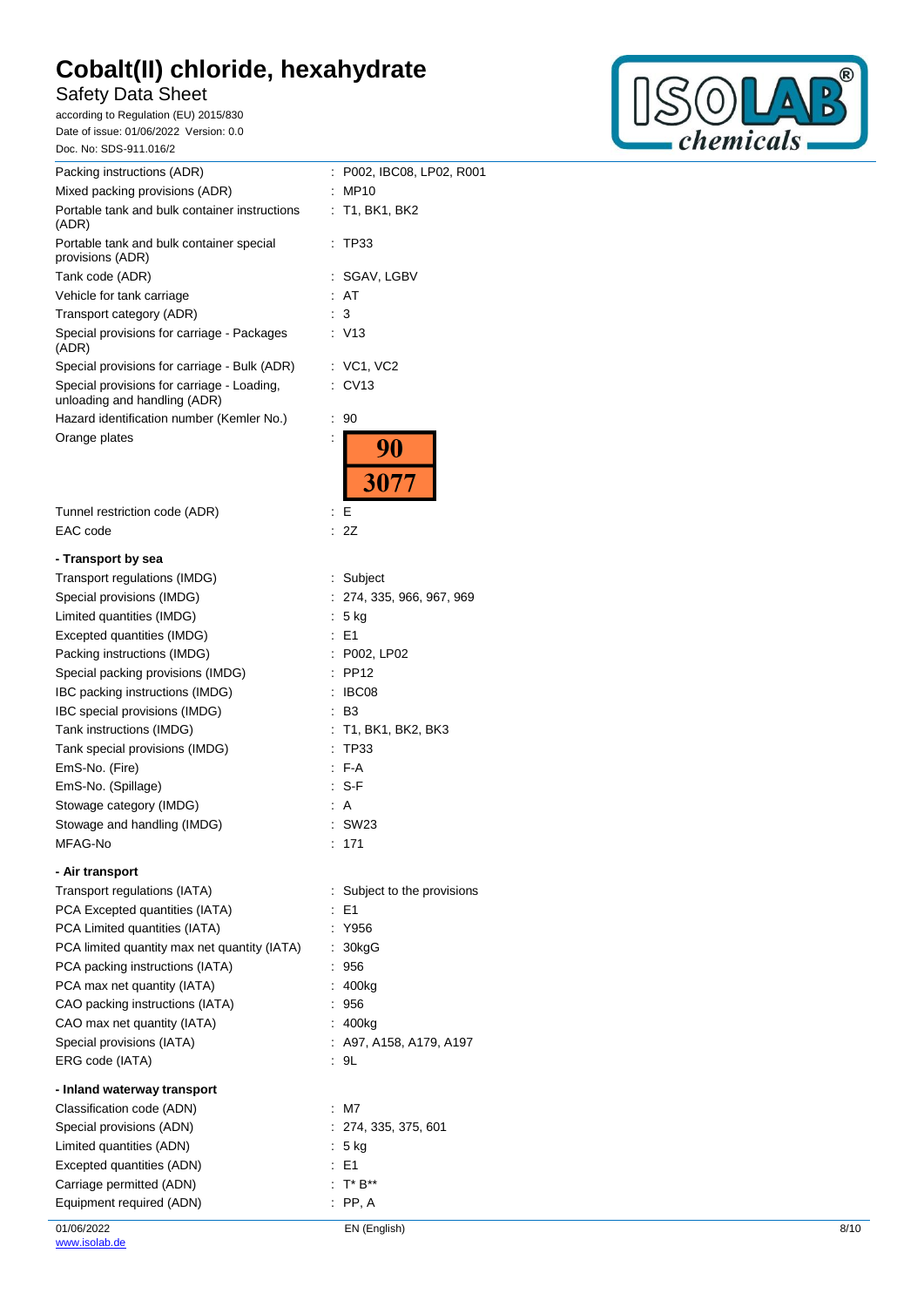Number of blue cones/lights (ADN) : 0

# Safety Data Sheet

according to Regulation (EU) 2015/830 Date of issue: 01/06/2022 Version: 0.0 Doc. No: SDS-911.016/2



| - Rail transport                                                           |  |                         |
|----------------------------------------------------------------------------|--|-------------------------|
| Transport regulations (RID)                                                |  | Subject                 |
| Classification code (RID)                                                  |  | M7                      |
| Special provisions (RID)                                                   |  | : 274, 335, 375, 601    |
| Limited quantities (RID)                                                   |  | : 5kg                   |
| Excepted quantities (RID)                                                  |  | $\pm$ E1                |
| Packing instructions (RID)                                                 |  | P002, IBC08, LP02, R001 |
| Special packing provisions (RID)                                           |  | PP12, B3                |
| Mixed packing provisions (RID)                                             |  | MP10                    |
| Portable tank and bulk container instructions<br>(RID)                     |  | : T1, BK1, BK2          |
| Portable tank and bulk container special<br>provisions (RID)               |  | TP33                    |
| Tank codes for RID tanks (RID)                                             |  | : SGAV, LGBV            |
| Transport category (RID)                                                   |  | $\therefore$ 3          |
| Special provisions for carriage - Packages<br>(RID)                        |  | $:$ W13                 |
| Special provisions for carriage – Bulk (RID)                               |  | : VC1, VC2              |
| Special provisions for carriage - Loading,<br>unloading and handling (RID) |  | CW13, CW31              |
| Colis express (express parcels) (RID)                                      |  | CE11                    |
| Hazard identification number (RID)                                         |  | 90                      |

**14.7. Transport in bulk according to Annex II of Marpol and the IBC Code**

### Not applicable

# **SECTION 15: Regulatory information 15.1. Safety, health and environmental regulations/legislation specific for the substance or mixture 15.1.1. EU-Regulations** No REACH Annex XVII restrictions Cobalt dichloride is on the REACH Candidate List Cobalt(II) chloride, hexahydrate is not on the REACH Annex XIV List VOC content : 0 %

### **15.1.2. National regulations**

### **Germany**

| VwVwS Annex reference                                                                | : Water hazard class (WGK) 2, hazard to waters (ID No. 493)                                                                               |
|--------------------------------------------------------------------------------------|-------------------------------------------------------------------------------------------------------------------------------------------|
| WGK remark                                                                           | : Classification water polluting in compliance with Verwaltungsvorschrift wassergefährdender<br>Stoffe (VwVwS) of 27 July 2005 (Anhang 2) |
| 12th Ordinance Implementing the Federal<br>Immission Control Act - 12. BlmSchV       | : Is not subject of the 12. BlmSchV (Hazardous Incident Ordinance)                                                                        |
| <b>Netherlands</b>                                                                   |                                                                                                                                           |
| SZW-lijst van kankerverwekkende stoffen                                              | $\therefore$ The substance is not listed                                                                                                  |
| SZW-lijst van mutagene stoffen                                                       | . The substance is not listed                                                                                                             |
| NIET-limitatieve lijst van voor de voortplanting<br>giftige stoffen - Borstvoeding   | $\therefore$ The substance is not listed                                                                                                  |
| NIET-limitatieve lijst van voor de voortplanting<br>giftige stoffen – Vruchtbaarheid | $\therefore$ The substance is not listed                                                                                                  |
| NIET-limitatieve lijst van voor de voortplanting<br>giftige stoffen – Ontwikkeling   | : The substance is not listed                                                                                                             |

### **Denmark**